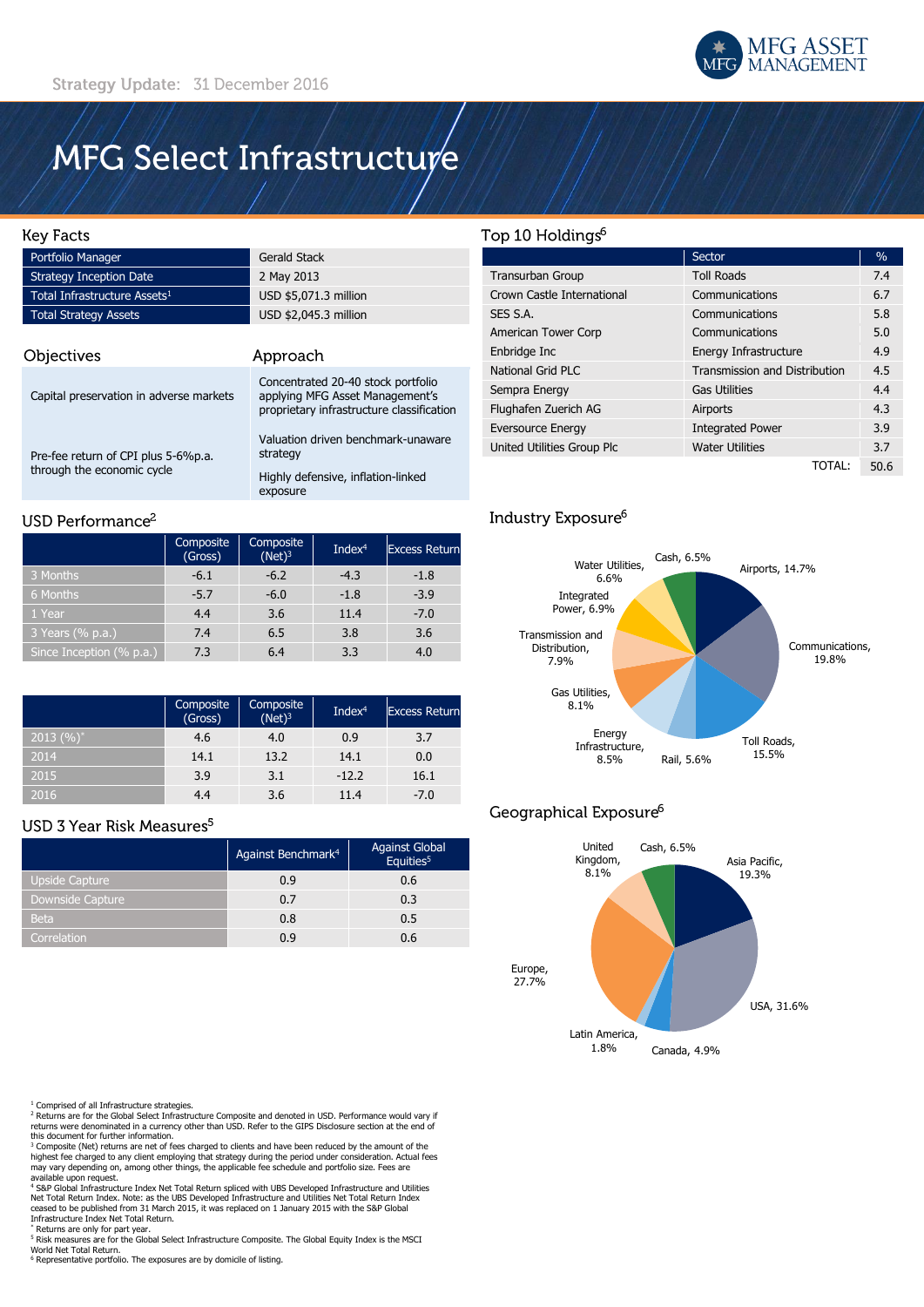# Performance

During the December 2016 quarter, in US dollar terms, the Strategy returned -6.1% before fees. This was 1.8% below the benchmark return of -4.3%. The one-year return for the Strategy was +4.4%. This was 7.0% below the benchmark return of +11.4%.

There were two key drivers of the Strategy's performance during the quarter – the increase in oil prices and long term interest rates and their impact on sentiment towards infrastructure and utilities (and other defensive sectors). This topic is explored in more detail in the following section of this report which seeks to explain how the application of our proprietary definition of infrastructure has impacted investment returns in the most recent quarter and, more broadly, over recent years.

#### **Performance by Region**

The following graph shows the returns for the Strategy by region for the quarter in local currency terms.



The Strategy's performance exhibited weakness in the major regions during the quarter, with material declines experienced by investments domiciled in the UK and Australian/New Zealand. In our view, with the exception of the one stock held in Latin America, which was impacted by potential regulatory changes, the performance does not reflect changes to the underlying financial or operating performance of the companies concerned; rather, the performance reflects the impact of broader macroeconomic sentiment.

The December quarter saw a notable increase in long-term interest rates in the US, UK and Australia as investment markets regained some confidence that monetary conditions would tighten. The election of Donald Trump to the US presidency has spurred those markets even further on the perception that a Trump administration would be good for economic growth. As we have discussed in previous updates, the companies held within the Strategy are typically viewed as interest rate sensitive by investment markets and the increase in long-term interest rates has led to broad-based share price declines for infrastructure and utilities stocks over the December quarter.

We acknowledge that the value of the assets held in the Strategy are sensitive to *real* interest rates. However, to the extent that a potential increase in inflation leads to an increase in prevailing interest rates, almost all the stocks in the Strategy have either the express (e.g. CPI toll increases) or implied (e.g. regulated utility returns) ability to pass through inflation to

customers, thereby preserving the real value of the asset cash flows. Accordingly, it is our assessment that an increase in inflation does not have a significant impact upon the value of the investment portfolio for the Strategy.

We expect that the stocks in the Strategy will continue to benefit from earnings growth over the next two to three years and that, over the medium term, this will be reflected in the share prices of those stocks. However, we acknowledge that there will be periods of volatility as investment markets swing between enthusiasm for growth stocks and other periods where defensive stocks find favour on the realisation that risks are building up in financial markets.

#### **Performance by Sector**

The following graph shows the returns for the Strategy by sector for the quarter in local currency terms. The data highlights the sell-off of most sectors in the infrastructure and utility universe, contrasted by the positive performance of the more economically sensitive rail stocks which were added to the portfolio at the start of the quarter.



# **Investment Update**

At 31 December 2016, the Strategy comprised 33 stocks, with approximately 64% invested in infrastructure segments (toll roads, airports, communications infrastructure, energy infrastructure and rail), 30% in regulated utilities and approximately 6% held in cash.

The weighting of infrastructure stocks in the Strategy increased slightly during the quarter by approximately 2% by the end of December. Additional exposure to airports (2.7%) and rail (1.1%) was somewhat offset by a reduction in the exposure to toll roads. The increase was funded through use of cash. The allocation to regulated utilities, energy and water was broadly in line with the position at the end of September 2016.

Minor increases in the exposure to North America and Australia/New Zealand were offset by reductions in the weight to Europe, the UK and cash holdings.

We note that the Strategy held the highest level of cash since inception earlier in the year and we have progressively reduced that position in recent months as the sell-off in stocks that we view favourably provided buying opportunities. We expect to continue this trend through 2017.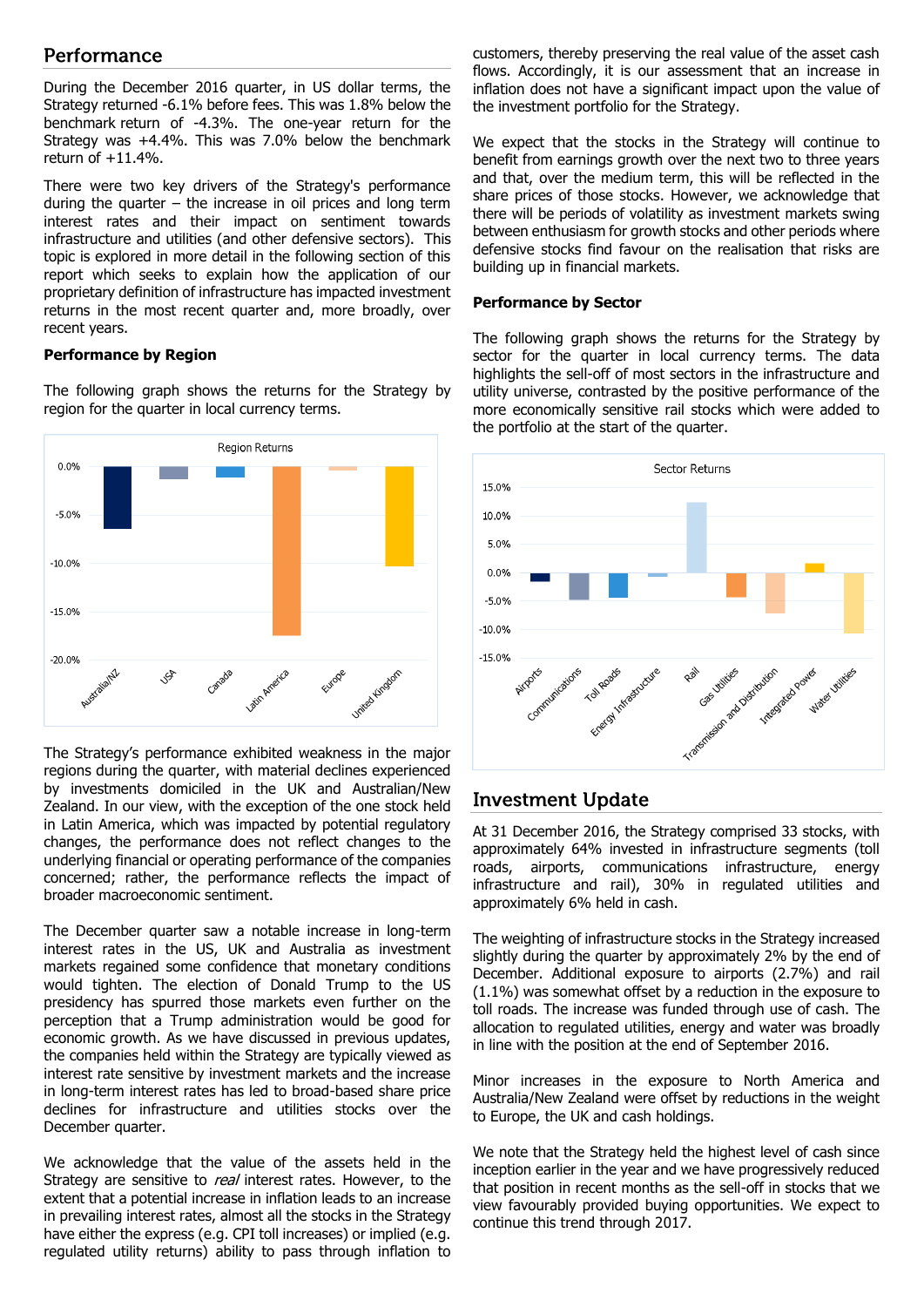# Topic in Focus - Validating our Definition of **Infrastructure**

Our approach to building an infrastructure portfolio relies on our conservative definition of what constitutes an infrastructure asset. By defining infrastructure in this manner, we exclude a number of companies from our infrastructure investment universe that are commonly included in infrastructure benchmarks and indices. For an asset to be included in our universe it must:

- Provide a service that is essential to the efficient functioning of a community and therefore exhibit reliable demand;
- Generate cash flows that have little or no exposure to exogenous risk factors such as sovereign risk, competitive pressures or commodity prices; and
- Meet specific requirements in relation to gearing.

This approach has served investors well since we started running infrastructure portfolios. That said, over the past two years, the *relative* performance of our infrastructure strategies has been impacted by large variations in commodity prices – one of the key variables that we aim to avoid exposure to.

The following discussion utilises the before fee returns of the Global Core Infrastructure Composite Hedged in Australian dollars as a representative for the MFG Select Infrastructure Strategy to demonstrate the benefits of applying our definition of infrastructure. The benchmark is the S&P Global Infrastructure NTR Index (hedged to AUD) spliced with UBS Developed Infrastructure and Utilities Net Total Return Index (hedged to AUD) prior to 1 January 2015.

While we appreciate that investors use comparisons against infrastructure benchmarks to make assessments on relative returns, it is noteworthy to emphasise that our approach takes no consideration of the constituency of infrastructure benchmarks for the reasons outlined above.

# **The problems with following commodities**

The following graph shows the performance of the Core Strategy against the benchmark for each of the past five years.



In 2015, our approach delivered returns that were significantly ahead of the benchmark, which actually lost value. As we have discussed previously, the relative outperformance of the Core Strategy was significantly influenced by our conservative definition of the listed infrastructure investable universe and, in particular, the avoidance of stocks whose earnings were materially impacted by commodity prices. The performance during 2015 also clearly demonstrated the downside protection inherent within the Core Strategy.

The key driver of outperformance in 2015 and the subsequent underperformance in 2016 has been the contrasting impact of falling oil prices in 2015 compared to increasing oil prices in 2016.

|                           | <b>WTI</b><br>Crude<br>Oil Price<br>(US\$) | S&P Global<br>Infra. Net<br><b>Total Return</b><br>Index<br>(A\$ Hedged) | <b>MSCI World</b><br>Net Total<br>Return Index<br>(A\$ Hedged) | Core Strategy<br>Return<br>(A\$ Hedged) |
|---------------------------|--------------------------------------------|--------------------------------------------------------------------------|----------------------------------------------------------------|-----------------------------------------|
| Jan 2010 -<br>Aug 2010    | $-9.4%$                                    | $-0.9%$                                                                  | $-3.6%$                                                        | 7.2%                                    |
| Sept 2010 -<br>April 2011 | 58.4%                                      | 15.8%                                                                    | 25.4%                                                          | 17.1%                                   |
| May $2011 -$<br>Sept 2011 | $-30.5%$                                   | $-9.0\%$                                                                 | $-16.1%$                                                       | 0.4%                                    |
| Oct $2011 -$<br>Feb 2012  | 35.2%                                      | 12.2%                                                                    | 19.0%                                                          | 8.3%                                    |
| Mar 2012 -<br>June 2014*  | $-1.6%$                                    | 46.4%                                                                    | 52.1%                                                          | 54.2%                                   |
| July 2014 -<br>Jan 2016*  | $-68.1%$                                   | $-0.6%$                                                                  | 3.5%                                                           | 22.3%                                   |
| Feb $2016 -$<br>Dec 2016  | 59.8%                                      | 13.8%                                                                    | 16.7%                                                          | 7.9%                                    |

Source: Bloomberg. \*Returns for periods greater than one year are cumulative.

For instance, some of the worst performing stocks in the benchmark in 2015 included oil and gas pipeline companies such as those listed below, with total shareholder returns quoted in local currency terms:

- Targa Resources (-73.4%), a company engaged in midstream oil and gas services;
- Kinder Morgan Inc. (-62.8%), North America's largest oil and gas storage and transmission company (as well as the second largest oil producer in Texas); and
- ONEOK Inc. (-47.4%), a company with interests in natural gas pipelines, gathering and processing.

In line with our philosophical approach to clearly defining infrastructure, the Core Strategy's investment process excludes companies whose earnings are assessed as being sensitive to oil prices. As a result of this conservative approach, the Core Strategy is likely to outperform in periods where oil prices are falling and this was a key reason for the Core Strategy's outperformance in 2015.

In 2016, the oil price staged a significant rebound, rising by 40% for the year which led to a consequent recovery in share prices of these commodity price sensitive companies. Consequently, in 2016:

- Targa Resources returned +130.5%, although its share price remains 39% below where it started in 2015;
- Kinder Morgan Inc., returned 42.7% but its share price remains 47% below its starting point in 2015; and
- ONEOK Inc. delivered a return of +149.4%, while its share price is 31% above the level at the start of 2015.

Note that the returns quoted above are expressed as total shareholder returns in local currency terms.

Hence, the benchmark's outperformance of the Core Strategy in 2016 can be largely attributed to the stock price rebounds of companies that were heavily sold down in 2015. As such, the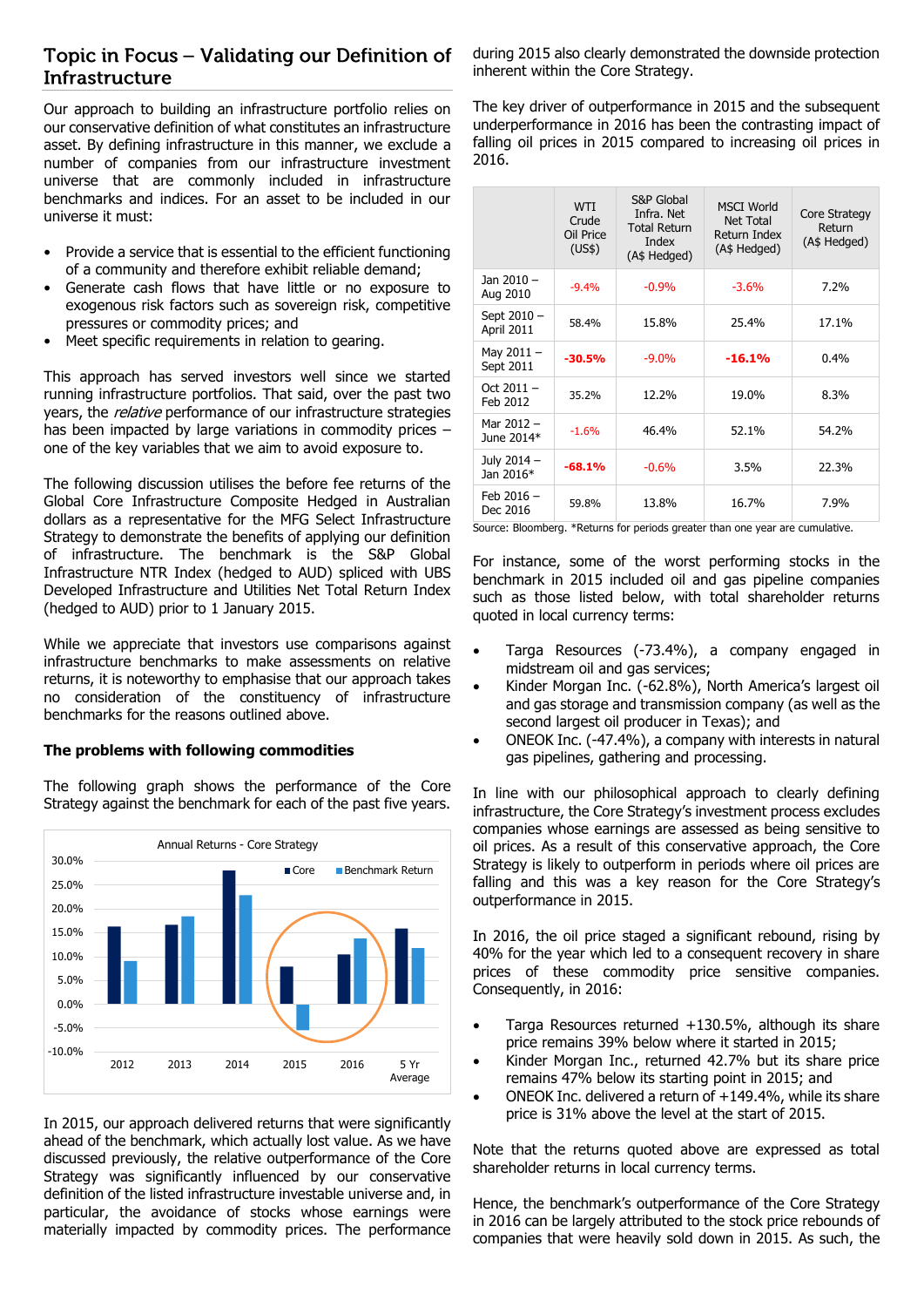exclusion of such companies from our defined investment universe is a key reason for the Core Strategy's underperformance in 2016 and particularly for the December quarter. Despite the lower positive return achieved in 2016, the Core Strategy has maintained strong outperformance of the benchmark over two years to 31 December 2016.

#### **Lower variability in returns from infrastructure**

Notwithstanding the shorter term commodity related impact discussed above, the Core Strategy's performance over the longer term highlights the value that has been generated through the application of our conservative definition of infrastructure. As the graph below highlights, the Core Strategy's variability of returns has been significantly less than global equities.



#### **The impact of excess volatility**

There are essentially two key aspects involved in managing money – the absolute level of investment returns that a strategy is able to generate and the level of risk taken to generate those underlying investment returns. Excessive volatility can exert a detrimental impact on a strategy's ability to achieve its target investment return over the longer term due to the compounding nature of investment returns. Consider the example of a \$100 investment in a company that extracts and sells crude oil. If the investment results in a 50% fall in value through a period where the oil price collapses like it did between 2014 and 2015, all else being equal, the initial investment would now be worth \$50. To recover the 50% loss in value, the investment would actually need to generate a return of 100%. This drawdown effect can have a material impact on long term returns from an asset. This principle has relevance for the Core Strategy's rationale of not investing in infrastructure stocks that are cyclical in nature or linked to variability in commodity prices.

## **The importance of definition**

We believe that infrastructure assets, with requisite earnings reliability and a linkage of earnings to inflation offer an attractive, long-term investment proposition. Over time, the universe of opportunities in infrastructure has expanded, along with the range of asset types that the broader market has called infrastructure. Applying a disciplined, clearly defined set of parameters to capture the desired characteristics of infrastructure, namely, long term stable cash flows from assets with extensive life spans, protection through effective regulation and close linkages to inflation, provides a solid framework for generating attractive, stable returns over the long term.

Furthermore, given the predictable nature of earnings and the structural linkage of those earnings to inflation, the investment returns generated by infrastructure assets are different from traditional asset classes and offer investors valuable diversification when included in an investment portfolio.

#### **Outlook for infrastructure**

Notwithstanding the resilient nature of the operating and financial performance of the companies that the Core Strategy invests in, as mentioned in our previous updates, we expect to experience volatility in equity markets, particularly as interest rates start to rise in the US. However, we are confident that any increase in interest rates will be gradual and therefore have a minimal negative impact on the underlying operating and financial performance of the companies held in the investment portfolio.

In the current uncertain economic and investment climate, the reliable financial performance of infrastructure investments makes them particularly attractive and an investment in listed infrastructure can be expected to reward patient investors with a three to five year timeframe.